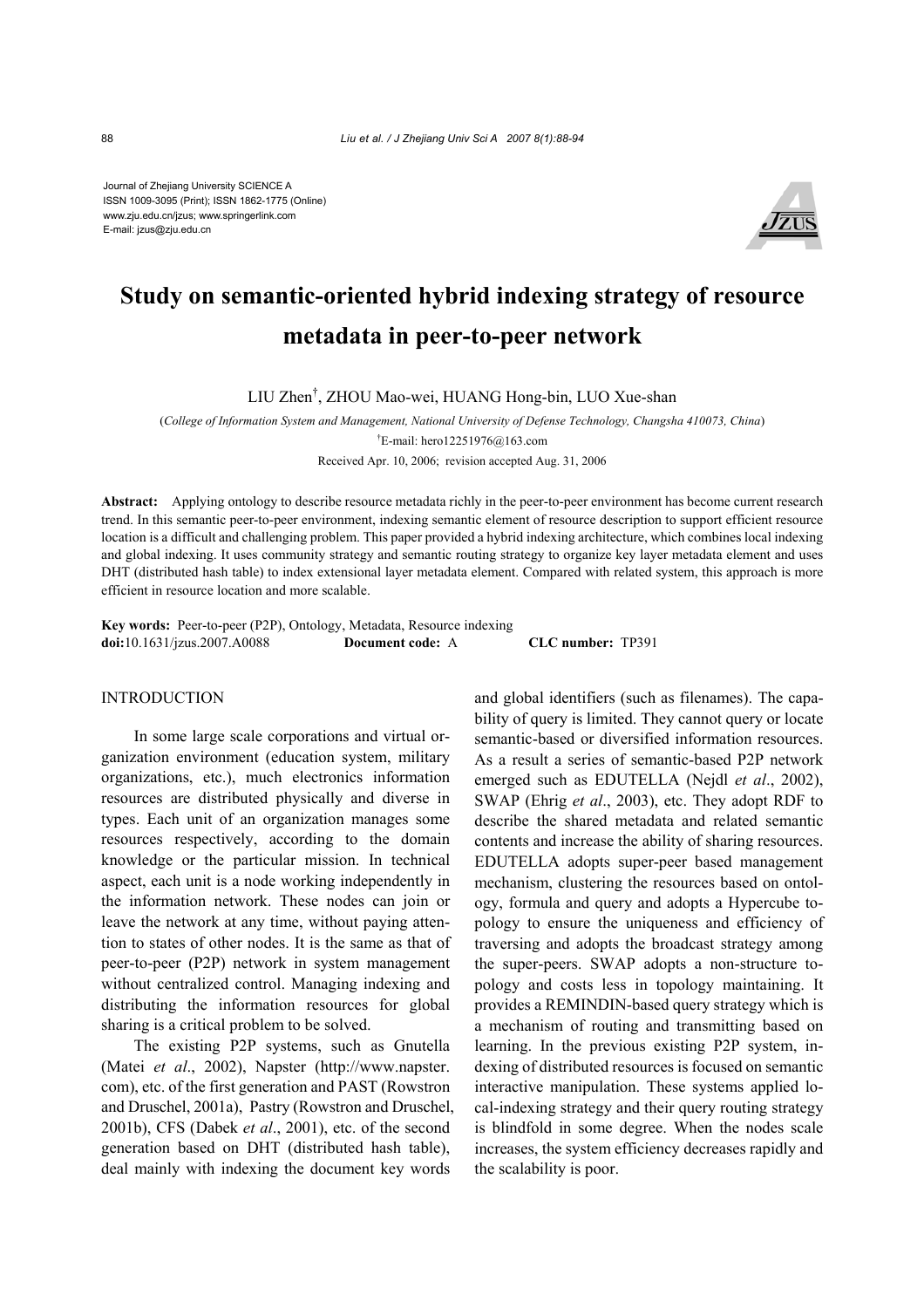According to existing P2P systems, the resources indexes can be classified as concentrated index, local index and global index. Concentrated indexing strategy commonly uses a centralized server to manage resource indexes, and is apt to become the system bottleneck. Local indexing strategy aims at non-structure network topology. Metadata are partitioned based on resources object space, and the term lists of each resource are stored on a node. According to this strategy, query is broadcast to all nodes. The disadvantage is that all the nodes are involved during the query, which leads to poor scalability. Global indexing strategy aims at the structured topology, and metadata are distributed based on terms. Each node stores the complete inverted list of some terms. Query containing multiple terms is sent to nodes responsible for those terms. In this way resource locating is efficient and the system is scalable, but the communication cost for a join of multi-terms grows proportionally with the length of inverted lists.

For semantic-oriented sharing of resources in the decentralized environment, a semantic-oriented resource-sharing platform based on peer-to-peer resource-agents (SORSPPPRA) is proposed. The resource-agent network manages heterogeneous resources of different organizations. Fig.1 shows the organization architecture of resources. Each agent manages one or several ontologies established at the comprehension of the related domain. Resource metadata is described based on some ontology in any resource agent *N* and registered to the resource agent *N*. Engine Node is used to index the location of resources in the Agent Node.

This paper focuses on the research of indexing strategy of distributed resources in order to bring forward a hybrid indexing mechanism to support the efficient location in peer-to-peer networks. It combines the characteristics of the local indexing and global indexing and uses community strategy, DHT and semantic routing to index the semantic elements of the core-layer and the extensional-layer metadata, which improves the capability of resource discovery and system scalability. Section 2 describes the resource metadata model and querying model. Section 3 explains the frame of the system indexing mechanism and core technology. Section 4 analyzes the system performance with simulation. Section 5 forms a conclusion and discusses prospects.

## METADATA MODEL

In this paper, resource metadata are described by an ontology-based approach. Metadata are described in core layer and extensional layer. Core layer



**Fig.1 Architecture of multi-ontology based resource organization**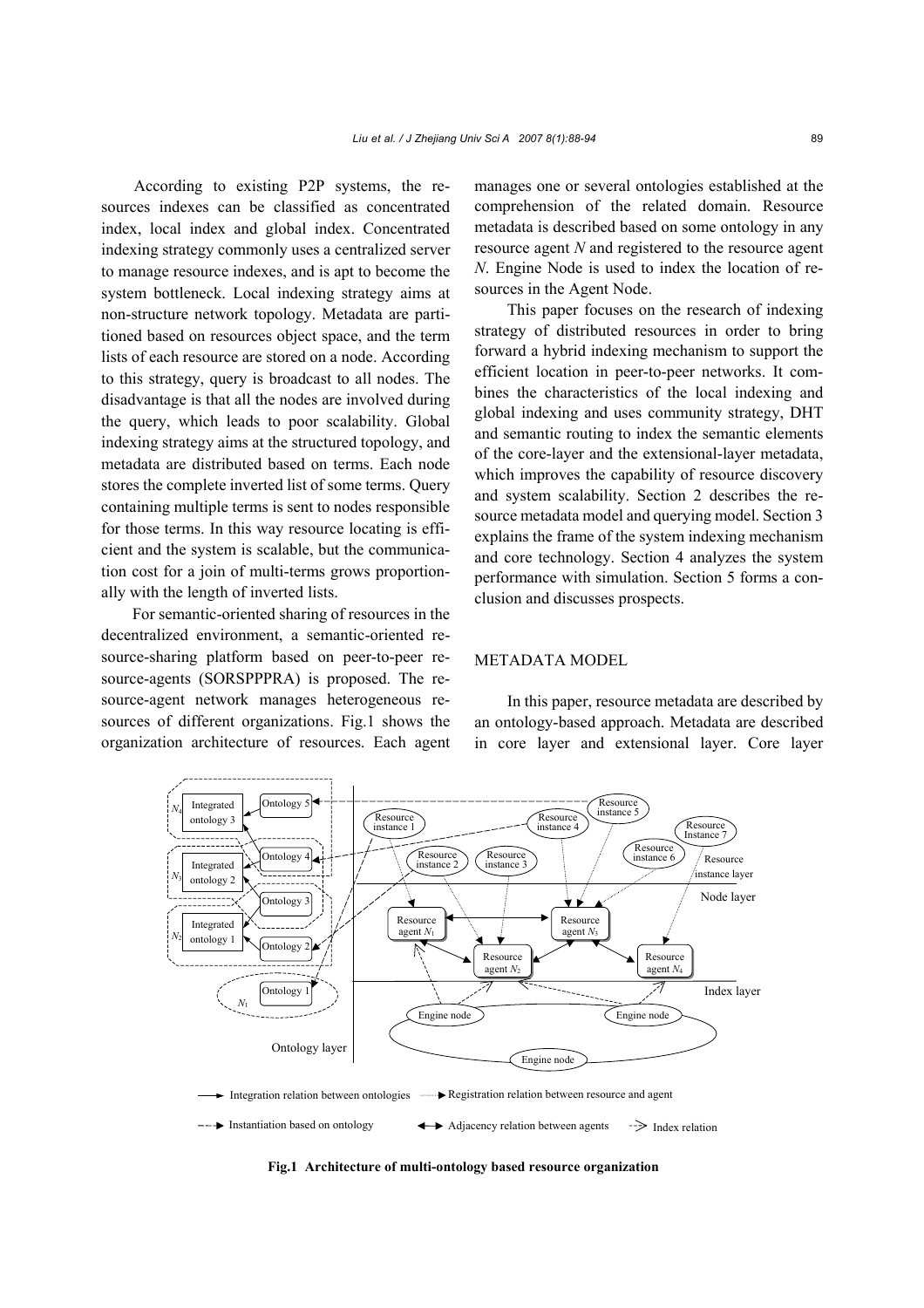metadata are included in all the resource descriptions describing the global feature of resources and including resource management element, summary content element, format element and security element. Extensional layer metadata comprise the extent of core layer metadata, provide task-oriented or domainoriented semantic content description of resources and will improve efficiency and precision of information resource locating. Following this, the simple description of ontology structure and metadata model of resource objects is provided.

**Definition 1** Metadata model of resource object  $M_{\text{object}} = (C_{\text{kev}}, C_{\text{ext}}, A, R, P, I)$ . Assume that *T* is a set of terms. *D*basic is a set of pre-defined basic data types.  $C_{\text{key}}$  is a set of core-layer concepts.  $C_{\text{ext}}$  is a set of extensional-layer concepts. A concept  $c \in C_{\text{key}} \cup C_{\text{ext}}$  is defined as  $c=(t_c, A_c)$ , where  $t_c \in T$ ,  $A_c \subseteq A$ .  $A_c$  is a set of attributes of *c*. *A* is a set of all attributes. Attribute *a*∈*A* is defined as *a*= $(t_a, dt_a)$ , where  $t_a \in T$ ,  $dt_a \in D$  basic∪  $C_{\text{ext}}$ . *R* is a set of semantic relations.  $\forall r \in R$  is defined as  $r < c, c' > c, c' \in C_{key} ∪ C_{ext}$ . Primary types of semantic relations include: equivalence relation *R*same, inherit relation  $H_{\text{Inh}}$ , aggregation relation  $H_{\text{Aggr}}$ , association relation *RP*. *I* is a set of resource instances of all concepts of node ontology.

**Definition 2** Resource request model is defined as  $Q=(C_0,R_0,q_c)$ ,  $C_0$ ,  $R_0$  indicate the set of concepts and the set of relations that resource request refers to, respectively.  $q_c$  comprises the constraint conditions that requested resources must satisfy.

In Fig.2, an example of ontology, metadata and resource request about an education domain is presented.

# INDEXING ARCHITECTURE AND WORKING MECHANISM

Fig.3 shows the general indexing architecture. The general idea is as follows. According to the metadata structure described in Section 2, each source describes the resource objects metadata and registers the metadata of the resources to the subject resource-agent node *Ni*. *Ni* manages the related resource objects and indexes the related semantic elements. In this system the indexing strategy is different between the resource core-layer metadata and extensional-layer metadata. As the core-layer metadata is a part of all of the resources, a community strategy is adopted to affiliate  $N_i$  to satisfy the special constraints



**Fig.2 An example of metadata and resource request**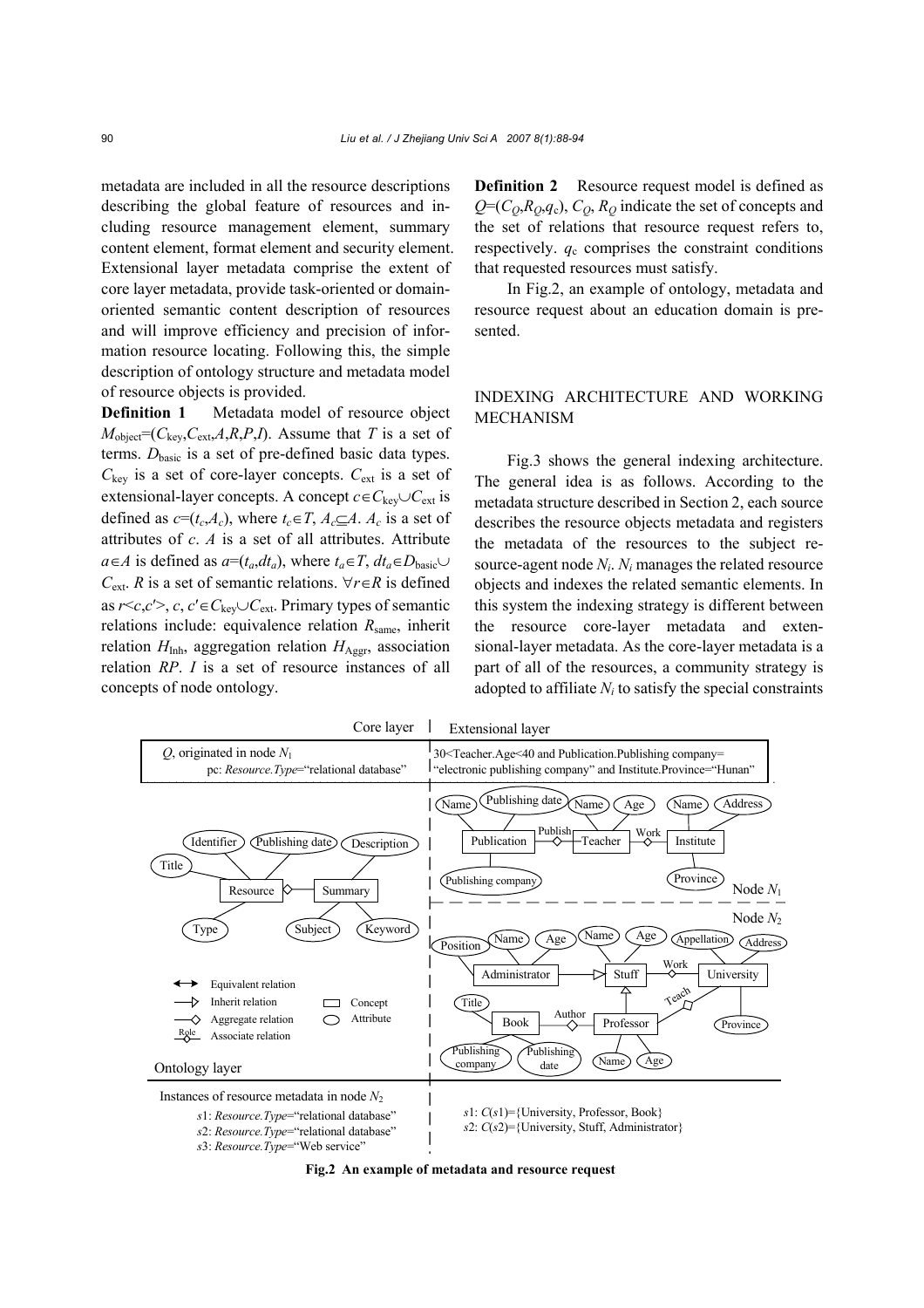

**Fig.3 The general indexing architecture** 

to the community  $G_i$ . Hence, the efficiency of locating the community resources is improved. As extensional-layer metadata are not a part of all of the resource objects, the local indexing will limit the efficiency of location when the system scale increases. To improve the efficiency of extensional-layer metadata element location in the distributed environment, a DHT way combining the global indexing and the local indexing is used. This system uses Chord (Stoica *et al*., 2001) to provide the related extensional-layer concepts with indexing services, and associate the nodes dynamically by the semantic relevancy between the concepts.

#### **Community based core-layer metadata indexing**

The resource-agent nodes are grouped into a community series based on some constraints  $p_i(C_{\text{kev}})$ referring to some core-layer metadata. For example, the concept element "Resource" of the core-layer metadata is used to partition the node space. Referring to constraint *p*1({*Resource*})="*Resource.Type*= database", all the nodes containing database resources are grouped into one community. Each community has a community identifier GID and community entrance constrains  $p(C_{\text{kev}})$ . Different communities may contain some same nodes. When a new resource object  $r_i$  joins in the subjected resource-agent node  $N_i$ ,  $N_i$  first analyzes  $r_i$ 's metadata  $M_i$  and extracts the core-layer concepts and the extensional-layer concepts to deal with respectively. Dealing with the extensional-layer concepts is introduced in the following subsection. For the core-layer metadata  $M_{r_i}^{key} = (C_{key}, I_{r_i})$ ,  $M_{r_i}^{key}$  is sent to all the communities through the connections among different communities and matches  $p_i(C_{\text{kev}})$ of the community  $G_i$ . When  $I_i$  satisfies  $p_i$ ,  $N_i$  joins in  $G_i$  and the overlay connection to  $G_i$  is established.

# **Chord based extensional metadata hybrid indexing**

DHT works by organizing nodes as a topology and distributing data to designated nodes. It uses a DHT to map a term to a node where the inverted list for the term is stored. Structured overlay network and DHT aim to provide efficient and scalable lookup performance in a distributed system. Chord (Stoica *et al*., 2001) and CAN (Ratnasamy *et al*., 2001) are typical DHT-based P2P systems. It provides a stronger result guarantee than unstructured overlay networks.

In SORSPPPRA, the extensional-layer metadata is not a part of all the resource objects, while it extends the resource metadata according to a special domain. As a result, it can distinguish resources more efficiently. It exactly and efficiently locates resources in the DHT way. This system uses Chord protocol for indexing extensional-layer metadata element. A series of engine nodes are chosen from resource-agent nodes to form a ring topology. The system takes SHA1 (National Institute of Standards and Technology, 1995) as a mapping function from extensionallayer concepts to engine nodes. The engine nodes should be stable and have enough capacity to offer the desired level of quality of service. The other nodes must connect to one engine node at least. Each engine node is mapped to a  $0 \sim 2^m$  ring including a Successor List and a Finger Table. The Successor List lists the successor node of the current node *n*. In the Finger Table, the node ID has intervals with exponent of 2 and *m* items at most. The *i*th item stores a node entry *s*=*successor*(*n*+2*<sup>i</sup>*−<sup>1</sup> ). When extensional-layer metadata of the resource object  $r_i$  are issued, the extensional-layer concept  $c_i$  is extracted first and then mapped to the  $k_i$  (0≤ $k_i$ ≤2<sup>*m*</sup>) by SHA1. Concept  $c_i$  is managed by the successor node ID nearest  $k_i$ , and the concept list of extensional-layer metadata is broadcast to the nodes that are responsible for these concepts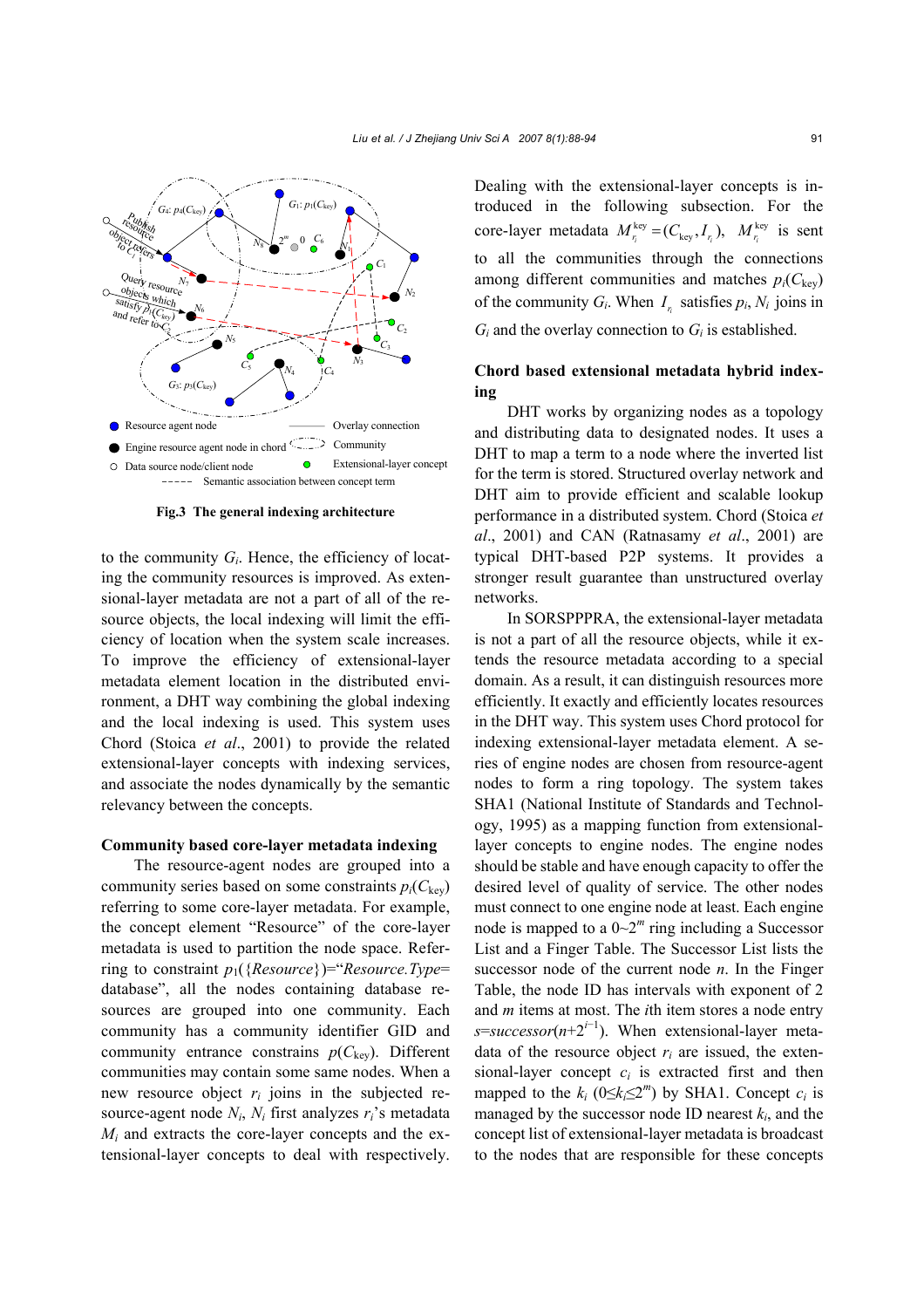that  $r_i$  contains. Fig.4 shows the indexing structure of information resource in the engine node which combines the global and local indexing. By this way, the efficiency of query referring to multiple concepts is improved. To locate the approximate concepts, the engine nodes would trigger the corresponding semantic checking periodically. If the new concepts have joined in during the period, the engine node would compute the associate degree between the increment terms and the terms in other nodes and discover the semantic relations (synonymy, broad sense, and narrow sense) between different nodes. So the topology connections are generated according to these related semantic relations.



**Fig.4 Hybrid indexing of extensional-layer concepts**

**Definition 3**  $c_1, c_2, \ldots, c_k$  are indexed by  $N_1, N_2, \ldots$ , *N<sub>k</sub>*, respectively. If  $\exists SL_1(c_1,c_2)$ ,  $SL_2(c_2,c_3)$ , …,  $SL_{k-1}(c_{k-1},c_k)$ , where  $SL_i(c_i,c_{i+1})$  is the semantic relation between *ci* and *ci*+1, *SLi*∈{*synonymy*, *broad sense*, *narrow sense*, so we call that  $c_1$  has reachable semantic path with  $c_k$ , expressed as  $RSP(c_1,c_k)$ , and say that  $c_1, c_2, \ldots, c_k$  are in the reachable semantic path.  $|RSP(c_1, c_k)|$  is the length of reachable semantic path.

#### **Working flow of resource discovery**

The working flow of resource discovery is as follows:

Step 1: The client *X* can send a resource discovering quest to any resource-agent node *Ni*. The request structure is described as the query model structure described at the beginning of this section.

Step 2: *Ni* analyzes the query and extracts the core-layer concept set  $C_k$  and the core-layer concept constraints  $p(C_k)$  and the extensional-layer concept set *C*e.

Step 3: if  $C_e = \emptyset$ , locate the resource according to the community, the query  $Q$  is delivered among different communities. To judge whether the related community constraints  $q_i(C_k)$  of  $G_i$  is compatible with  $p(C_k)$ , which means whether the instance satisfies the two constraints that exist, if so, then travel through the nodes in the community, return the resource objects ID which satisfies  $p(C_k)$  to  $N_i$  and  $N_i$  returns the results to the client *X*. Otherwise the query is delivered to the next community until a special TTL is reached, or travels through all the communities.

Step 4: If  $C_e \neq \emptyset$ ,  $N_i$  sends the query  $\emptyset$  to an adjacent engine node  $N_i$  in the Chord network. According to Chord routing protocols, *Nj* delivers *Q* to all the engine nodes  $N_x$  responsible to the concept terms involved in *C*e.

Step 5:  $N_x$  makes a local match, grades the matching scores, chooses the resource objects with score above a threshold and sends the query *Q* to the engine nodes responsible to the resource objects and judges whether it is compatible with the related community constraints of the nodes. If so, terminate the operation; else make a complete match including the core-layer, extensional-layer concepts and the instances. The matching algorithm is referred to in (Liu *et al*., 2006). Then the resource objects with matching score meeting a special value are returned to *Ni* and sent to the client *X* at last.

Step 6:  $N_x$  is responsible to  $c_1$  and has semantic relation between  $c_1$  and  $c_2$ . If  $\exists RSP(c,c_2), c \in C_e$ ,  $c_1$  is in the  $RSP(c,c_2)$  and  $|RSP(c,c_2)| \leq L$ , where *L* is threshold of the length of reachable semantic path, *Nx* delivers the query  $Q$  to the related engine node  $N_v$ responsible to  $c_2$ .

Step 7:  $N_y$  executes the same operation as the  $N_x$ described in Step 5 and Step 6.

The queries involving extensional-layer concepts visit about  $O(m \log_2 n)$  nodes in average. *m* is the number of extensional-layer concepts involved in query. *N* is the number of engine nodes. The queries that only involve core-layer concepts visit about  $O(G+N_{\rm g}G_{\rm m})$  nodes in average. *G* is the number of communities. *G*m is the number of communities that satisfy the query in average.  $N_g$  is the number of nodes in each community in average.

To avoid dealing with the same query repeatedly and alleviate hot spot problem of the popular queries, the query result can be buffered on the initial resource-agent node and query routing nodes for a period. If a similar query arrives and the node has an existent result, the result is returned immediately without further routing.

### **Load balance**

Now the computer storage capacity grows rapidly, but it could increase the cost of system storage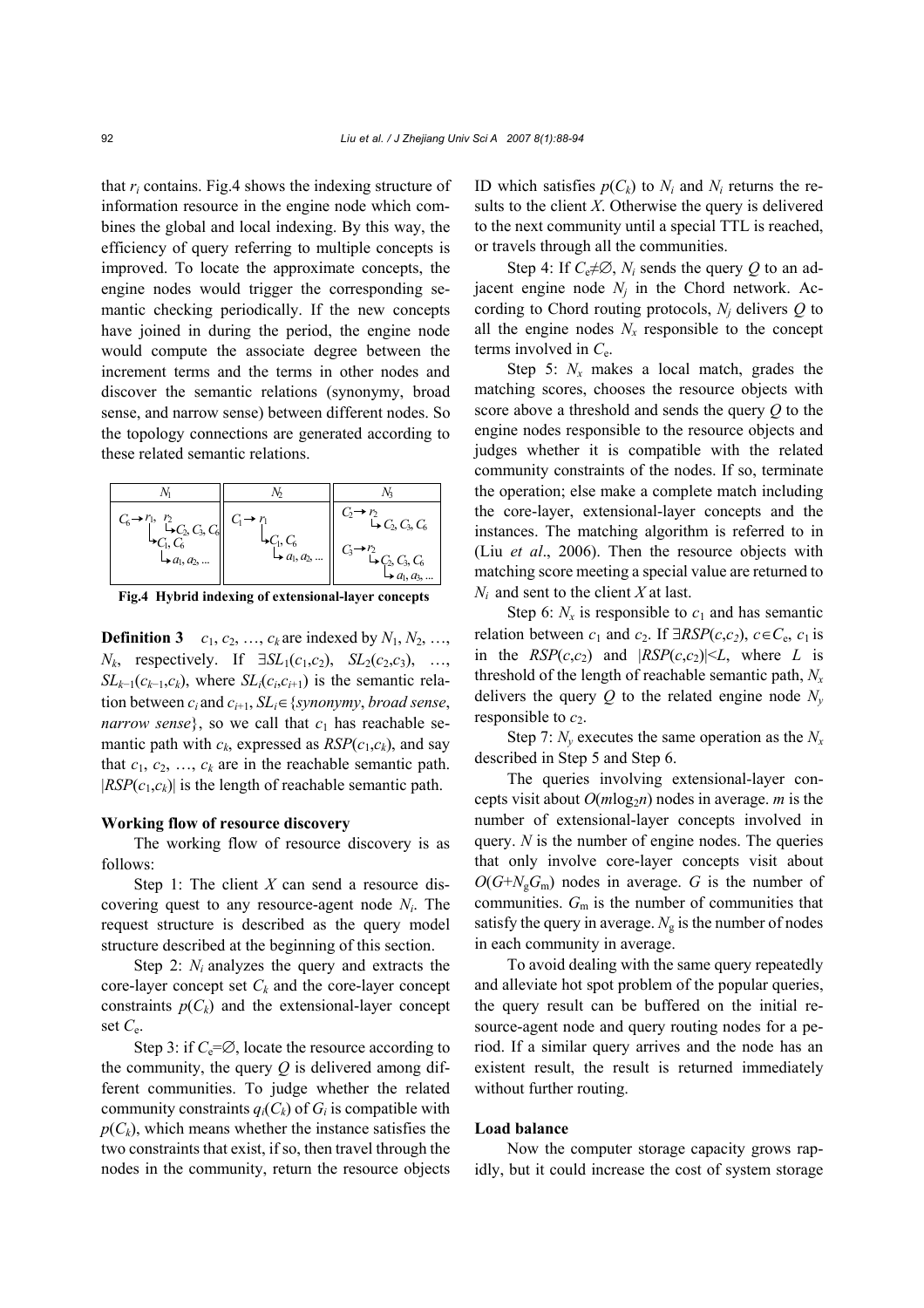and computation to maintain some specially popular extensional-layer concept terms. Thus a popularization threshold value (*PT*) can be designed at the engine nodes. When a certain concept term reverse list length (*TL*) of an engine node is bigger than *PT*, this engine node stops indexing this concept term (*t*) and stops dealing with the query referring to *t*. This operation will affect the system query performance little, because locating resources with too popular concepts cannot distinguish resources efficaciously and the query has little meaning.

Even if after carrying on corresponding process to some popular concepts, the indexed concept terms in each engine node are impossible to be completely balanced. The quantity of indexed resource in some engines is possibly very large. Simultaneously visiting times of the different terms are also not balanceable and computing cost at certain engine nodes is possibly very high. Thus system overall performance is influenced. Aiming at this problem, this paper takes a self-adaptive load balancing mechanism. Supposing the index key value scope of an engine node  $N_x$  is  $[K_b,$ *K*e]. When the quantity of indexed terms and resources in  $N_x$  or the accessing frequency in unit time is higher than a certain threshold, an engine extension event is immediately triggered. First a key value  $K_t$  in  $[K_b, K_e]$  is randomly produced. Then  $N_x$  uses routing strategy of random walk to search a node  $N_v$  that satisfies the condition to being an engine node (on-line time and load capacity satisfies specific condition) in the non-engine nodes, and  $K_t$  is used as  $N_v$ 's node ID. Add  $N_v$  to the engine network and partition the  $N_x$  key value range. Thus  $N_x$  and  $N_y$  are separately responsible for  $[K_b, K_t]$  and  $[K_{t+1}, K_e]$ . This self-adaptive load balance strategy will effectively balance engine nodes load.

# SIMULATION

A simulation experiment platform RA\_Chord is built by making some necessary changes to the Chord source code according to the system design. In this experiment, 100 resource-agent nodes are simulated, from which 32 nodes are chosen to be engine nodes. Simply design the core-layer metadata including a core concept "Resource" and construct 5 communities by "*Resource*.*Type*=database", "*Resource*.*Type*= picture", "*Resource*.*Type*=video", "*Resource*.*Loca-* *tion*=Changsha" and "*Resource*.*Location*=Other". Five hundred resources are formed. Resource ontology adopts common concepts in academic fields. Description of 500 extensional-layer metadata of resources is built based on the metadata model in this system. Each extensional-layer metadata has 20 concepts in average. The resources are distributed to 100 resource-agent nodes at random and the extensional-layer concepts are indexed to the related engine nodes. A semantic association dictionary is built up and the topology connections of the Chord engine nodes are built up according to the relationship of the terms. The existent P2P systems based on semantic schema adopt a non-structured topology generally, so in the experiment a non-structure P2P network, a kind similar to Gnutella is built to compare with RA\_Chord. The routing strategy takes 5 Random\_ Walker scheme with TTL=8 to simulate. The Random\_Walker chooses a node from the neighbor nodes of the current node to send the query until reaching the TTL value.

To show the efficiency of resource indexing in this system, this paper evaluates it through searching efficiency. The evaluation issues are as follows: (1) Hitting ratio is the proportion of successful searching. It is the ratio of the number of resources which are discovered successfully to the number of the real matching resources. In Fig.5a, 0, 40, 60, 80, 100 out of 100 nodes are chosen at random and 8, 16, 16, 32, 32 nodes are chosen as the engine nodes in RA\_Chord. The related hitting ratios are gained respectively through experiment. From this, this system is affected little in searching efficiency with the increasing network scale. The performance is better than Random\_ Walker; (2) Searching cost. The searching delay time is used to measure the searching cost. In Fig.5b, 100 nodes and 32 Chord engine nodes are used. Ten queries are proposed for statistics. The hitting ratios in different time periods are compared. From Fig.5b, the efficiency in this system is obviously better than Random Walker. That is to say this system can locate the resource in fewer hops.

From the simulation, the searching efficiency in this system is better than that in others. So does the scalability. But when the query does not involve the extensional-layer concepts, query routing is mainly based on the community's semantic relationship and as a result the efficiency is as much as other P2P systems based on communities (or interest domain).